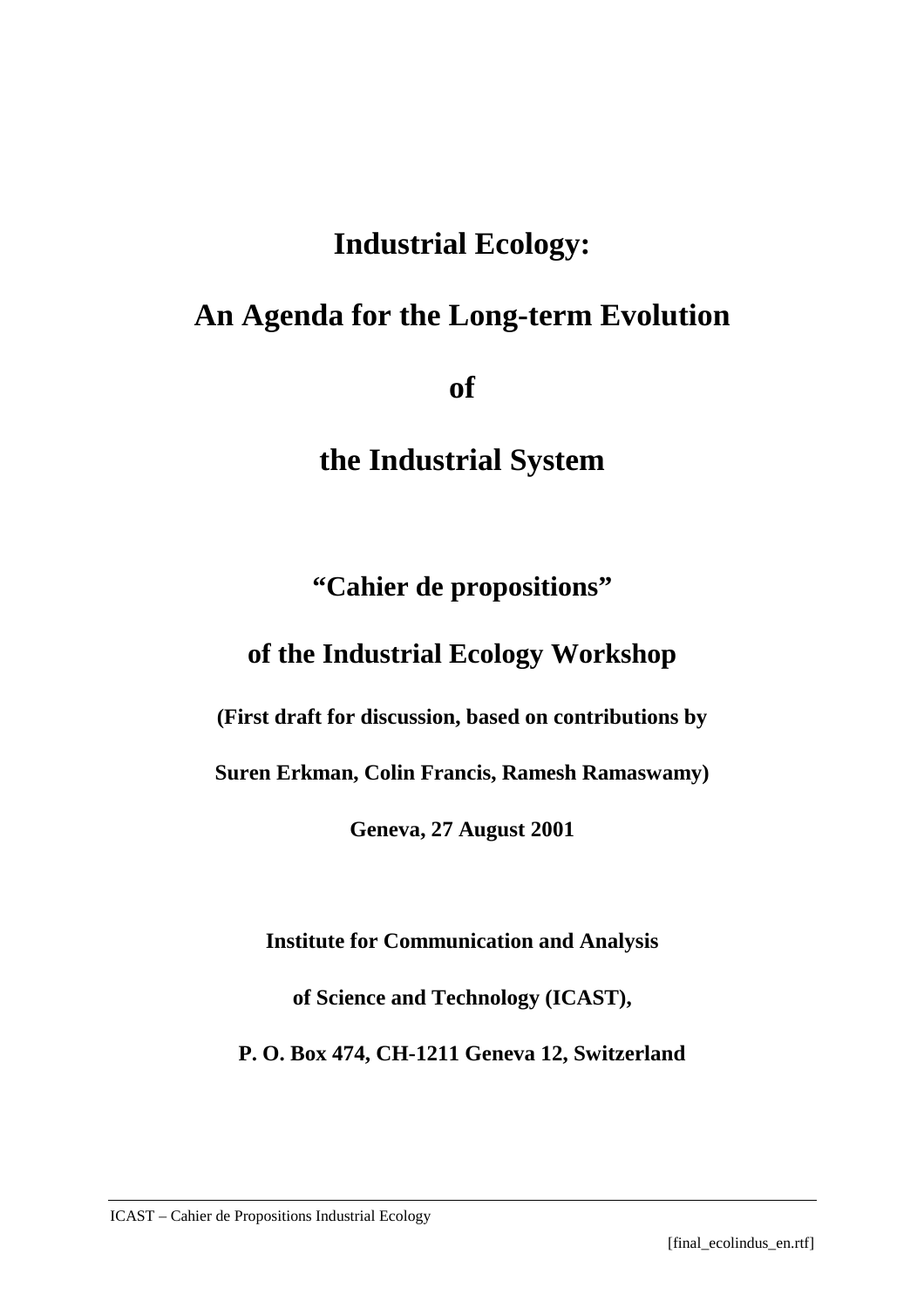## **Industrial ecology in a nutshell**

There is today an increasing realisation that focussing on industrial processes within specific sectors of the economy does not address satisfactorily many of the environmental concerns that we currently face. And yet global environmental issues – such as climate change, ozone depletion, the loss of bio-diversity and habitat, or water scarcity and water pollution – can often be traced back to the enormous expansion on a global scale of the industrial system.

Moreover, approaches by governments in many countries to environment and development are even today frequently sectoral and compartmentalised. An excellent illustration of this is provided by the classical end-ofpipe strategy for environmental protection. Although it has proven to be quite useful for the treatment of pollution, the end-of-pipe approach does nothing to address the critical question of how to make more efficient use of limited resources in the context of a growing population with increasing economic aspirations.

Therefore, we see that the concept of industrial ecology has emerged at a time when traditional approaches are increasingly seen as being insufficient to solve current environmental problems or to respond to the question of sustainable development. However, before answering the question – "What is industrial ecology?" – let us describe briefly how the field evolved. The beginnings of industrial ecology are normally associated with the paper "Strategies for Manufacturing", or to give it the original title "Manufacturing – The Industrial Ecosystem View", written by Robert Frosch and Nicholas Gallopoulos for a special issue of Scientific American entitled "Managing Planet Earth" ([1], but see also [2]).

Although this article is undoubtedly the source of the current development of industrial ecology, the ideas were not strictly speaking new. One can point in particular to a study "L'écosystème Belgique. Essai d'écologie industrielle" carried out in the early 1980's by the Centre de recherche et d'information socio-politiques (CRISP) in Belgium. Another early examination of the area had been carried out in Japan in the 1970's with an Industry-Ecology Working Group set up by MITI (the Ministry of International Trade and Industry). We also find the concepts inherent to industrial ecology present in the work of a number of others – Ayres, Cloud, Commoner, Hall, Nemerow, and Odum to name but a few [3].

The year 1989, however, was a propitious moment for the article by Frosch & Gallopoulos to appear – the previous decade had seen the accident at the Union Carbide chemical plant in Bhopal (India) as well as the warehouse fire in Schweizerhalle (Switzerland) with the resulting pollution of the Rhine river. Ideas that the future of industrial economic development would be limited by the availability of resources or inputs had been replaced by the realisation that outputs posed a much greater problem. The report of the World Commission on Environment and Development, "Our Common Future", had been published in 1987 and everybody was thinking about sustainable development in the preparation for the 1992 Rio Earth Summit.

How does industrial ecology differ from the traditional approaches mentioned at the beginning? The basic premise of industrial ecology is that industrial activities should not be considered in isolation from the wider world but rather in terms of an *industrial ecosystem* functioning within the natural ecological system or Biosphere. The industrial system, in a similar way to a natural ecosystem, essentially consists of flows of materials, energy and information, and furthermore relies on resources and services provided by the Biosphere. It is important to stress at the outset that the word "industrial", in the context of industrial ecology, refers to all human activities occurring within the modern technological society. Thus tourism, housing, medical services, transportation and agriculture are all a part of the industrial system.

Industrial ecology starts out from the basis of "industrial metabolism". Industrial metabolism is an analytical approach – basically an application of materials-balance principles – that seeks to understand the circulation (and stocks) of materials and the flows of energy linked to human activity, starting with the initial extraction of materials and going through to their inevitable reintegration into the biogeochemical cycles [4]. Industrial ecology, on the other hand, goes further. Having sought firstly to understand how the industrial system works how it is regulated and its interactions with the Biosphere – industrial ecology then uses what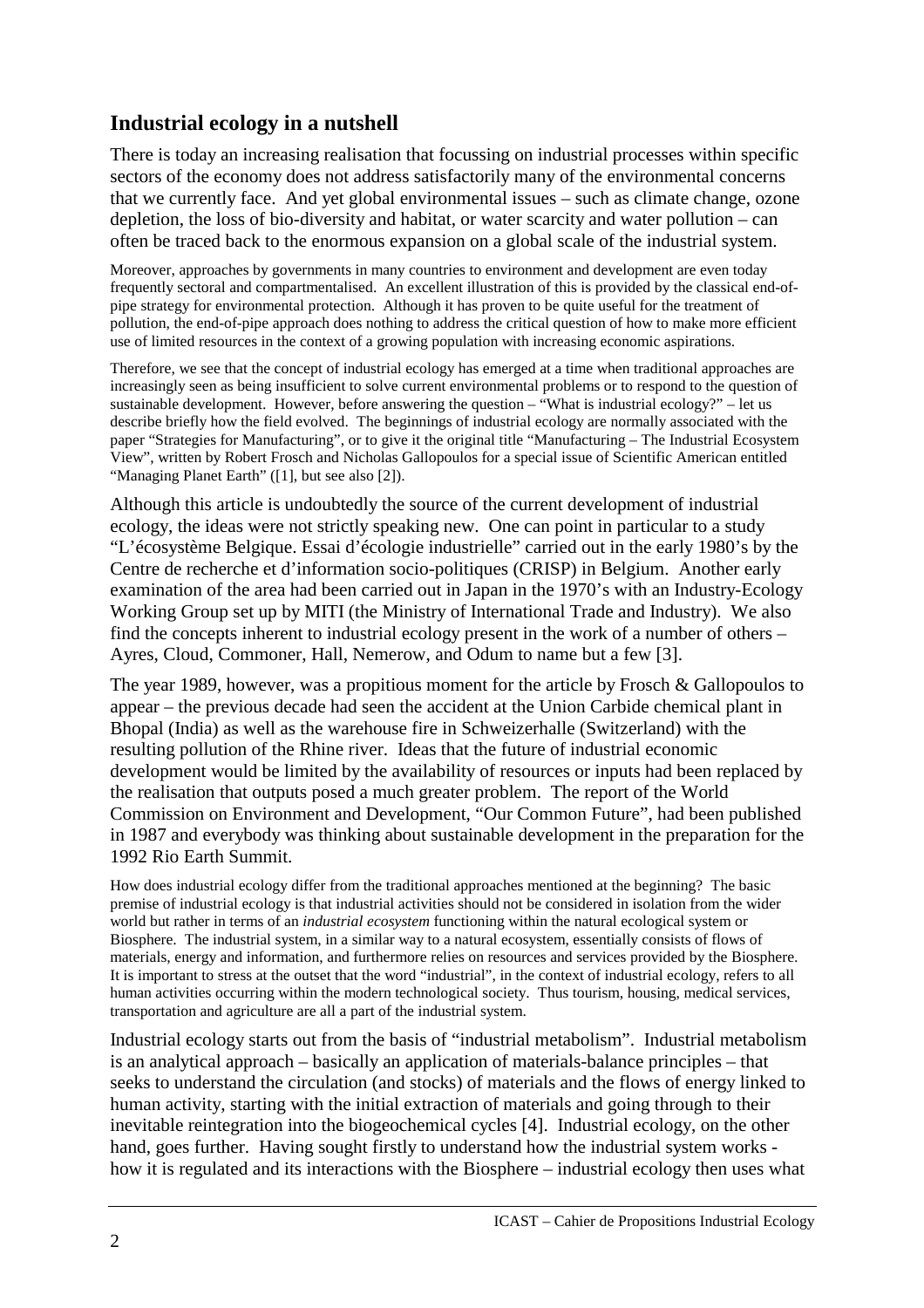is known about natural ecosystems to determine how the industrial system can be restructured to make it compatible with the way natural ecosystems function [5].

Industrial ecology, therefore, combines a rigorous conceptual framework (that of scientific ecology) with a practical approach to sustainability. It represents one path to provide real solutions to the question – "How can the concept of sustainable development be made operational in an economically feasible way?"

All authors agree more or less that there are three key elements to the industrial ecology perspective:

a) It is a systemic, comprehensive, integrated view of all of the components of the industrial economy and their relationship with the Biosphere.

b) It emphasises the biophysical basis of human activities, i.e. the complex patterns of material and energy flows both within the industrial system and outside. This is in stark contrast to current approaches that mainly consider the economy in terms of abstract monetary units.

c) It considers technological dynamics, i.e. the long-term evolution of clusters of key technologies, as a crucial (although not exclusive) element to achieve a transition from the actual unsustainable industrial system to a viable *industrial ecosystem*.

In short, industrial ecology aims to look at the industrial system as a whole. It does not just address issues of pollution and environment but considers as well the entire spectrum of issues that are involved in the management of commercial enterprises, ranging from technologies, process economics, inter-relationships of businesses and financing to overall government policy. As such, industrial ecology provides a conceptual framework and an important tool for the planning of economic development, particularly at the regional level [6]. Also, industrial ecology proposes ways for optimising the use of scarce resources as well as for protecting the environment. As a result, it is particularly relevant in the context of developing countries where growing populations with increasing economic aspirations must make the best use of limited resources [7].

Looking back on the first decade of industrial ecology we see how the field has matured and gained in recognition in business communities as well as in academic and government circles. We may point to the early article "Industrial Ecology: A New Environmental Agenda for Industry", written by Hardin Tibbs and published by the business consultants Arthur D. Little; or the publication in 1995 of the first textbook on Industrial Ecology by Graedel and Allenby (both at the time with AT&T). In 1997 we saw the launch of the Journal of Industrial Ecology by the MIT Press, and then in early 2001 an International Society for Industrial Ecology was created [8].

Now, as we approach the  $10^{th}$  anniversary of the Rio Earth Summit in 2002, this is a particularly appropriate moment to address the question of how industrial ecology can contribute to the future long-term evolution of the industrial system. In this *Cahier de Propositions* we put forward a series of proposals based on our recent thoughts.

## **Restructuring the Industrial System**

The principal objective of industrial ecology is to reorganise the industrial system (including all aspects of human activity) so that it evolves towards a mode of operation that is *compatible with the Biosphere* and is *sustainable over the long-term*. The strategy for implementing industrial ecology is referred to as "eco-restructuring" and can be described in terms of four main elements:

### *1. Optimising the use of resources:*

Optimising the use of materials and energy in any industrial activity starts with an analysis of production processes in order to eliminate unnecessary losses. This is a step that is carried out by individual companies on their own activities and goes under the title of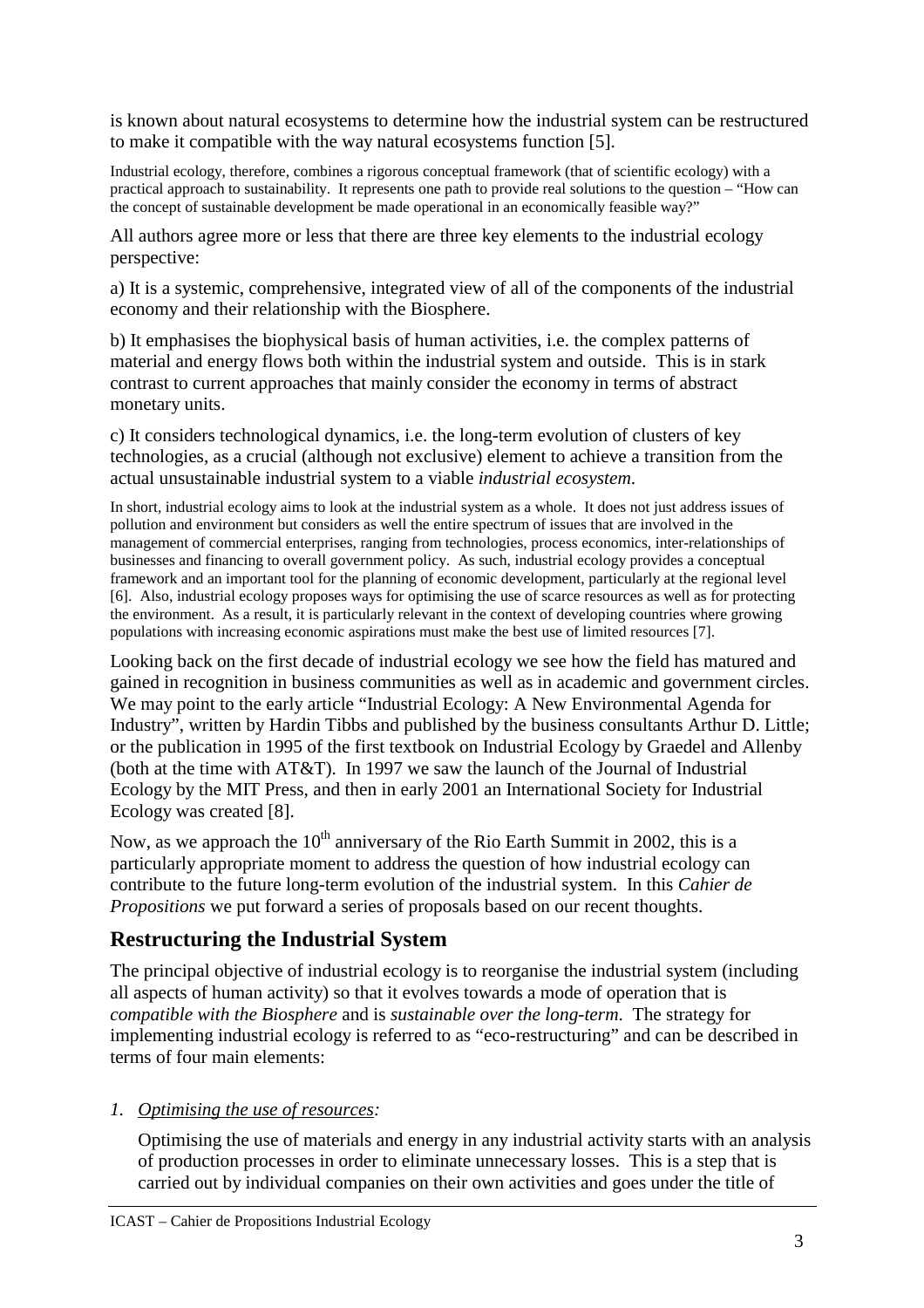*pollution prevention* or *cleaner production*. While considerable efforts in this area have been undertaken during the past  $10 - 15$  years, there is still room for further improvement, particularly in the newly-industrialising countries that will represent the principal manufacturing base in the future.

Once we begin to consider the biological analogy underlying industrial ecology we realise that additional aspects of resource optimisation are not covered by the approaches mentioned above. In natural ecosystems certain species feed on the waste of other species and thereby contribute to the creation of a "food web". Industrial ecology therefore suggests the idea of an "industrial food chain" in which companies are linked in some form of network in order to exploit unutilised resources or by-products and thereby increase resource utilisation.

An important concept for favouring co-operation between companies in order to maximise resource use by mutually recovering the by-products that they generate was born in the early 1990's – the "eco-industrial park" (EIP). The EIP is proving to be an important tool within the industrial ecology approach and at present there are around 50 EIP projects underway, particularly in North America, Western Europe and Asia [9]. However, this idea can also be applied on a regional basis to create "eco-industrial networks".

What types of companies would benefit from being co-located in an EIP? Here once again, the biological analogy serves a useful purpose. In biology there exists the concept of biocoenosis, which refers to the characteristic patterns of association of certain species of organisms in ecosystems. And, just as in natural ecosystems, there are certain key species that can participate in an "industrial biocoenosis". For example, a power plant is an obvious focal point for an industrial biocoenosis, given the extent of material flows involved and the enormous quantity of energy wasted as heat.

Although some examples of partial and spontaneous industrial biocoenoses have been around for a long time, an important challenge for industrial ecology now is to focus efforts on developing these industrial complexes in a more explicit and systematic way [10]. This requires field studies to be carried out for different industrial sectors to map the flows of resources and identify how by-products can be employed by other industries in order to understand the "metabolism" of the industrial sectors.

### *2. Closing material loops and minimising emissions:*

In natural ecosystems all materials flow cyclically in a form of "closed loop". For many nutrients this arises because bacteria, fungi and small invertebrates break down dead matter or waste products into simpler chemical compounds that can once again be used by plants. Companies that carry out this function in the industrial ecosystem are usually referred to as "recyclers". Unfortunately, while natural ecosystems are very effective at closing the materials loop, the industrial ecosystem is far from optimal. Only a small fraction of the waste is broken down into its *technological nutrients* to be returned to the system; the majority is "lost from the industrial system" through  $-$  (i) the creation of waste during the manufacturing of products, (ii) as waste that is formed by a product when it is considered to be of no further useful value, and (iii) in the form of products that are designed to be completely or partially dispersed during their use. At the present, the losses of materials due to consumption patterns [i.e. types (ii) and (iii) above] greatly exceed those during the manufacturing process.

Closing material loops within the industrial ecosystem, therefore, means addressing the complete lifecycle of the product. One aspect is to make the recycling industry more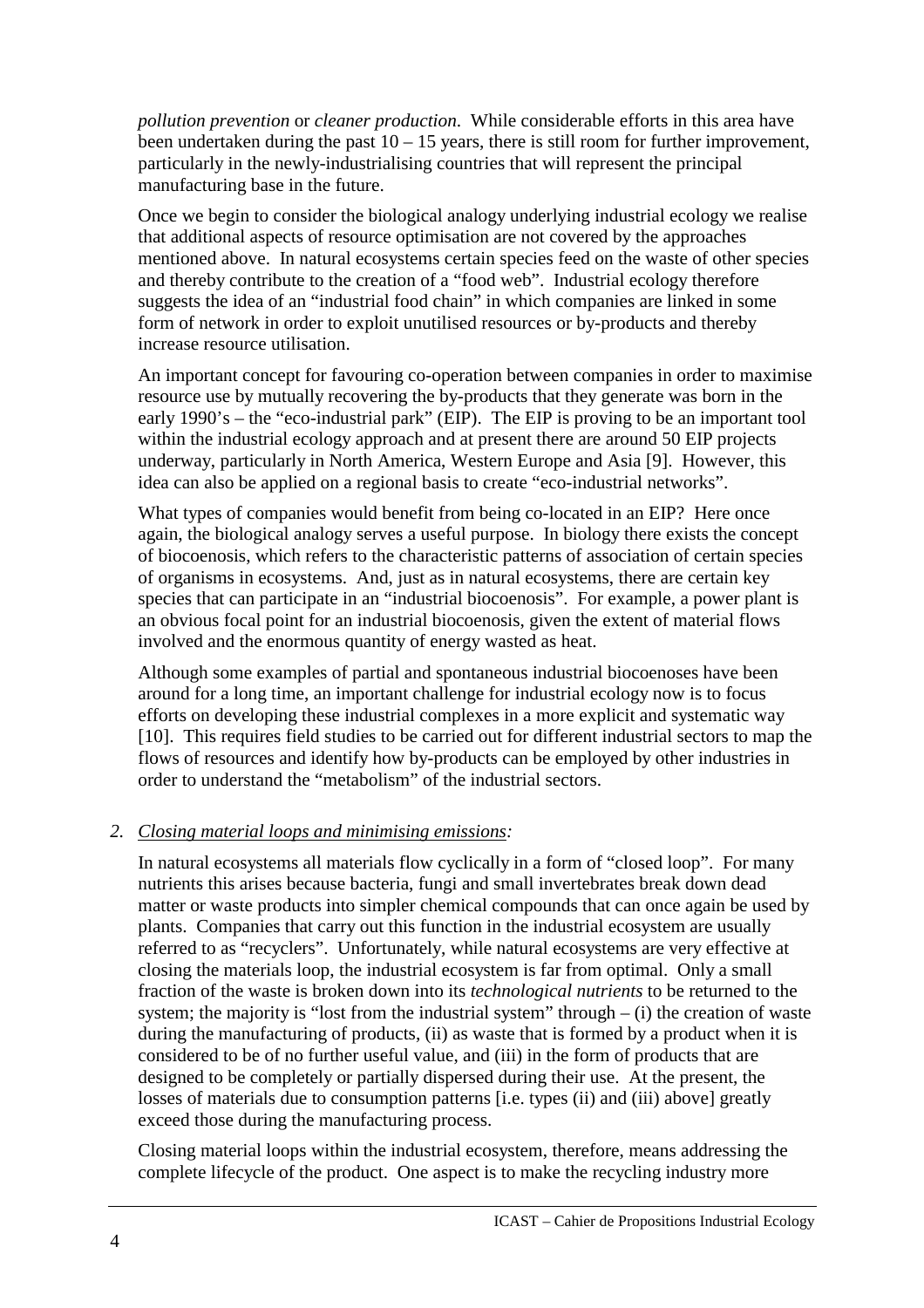effective, both with respect to technological solutions as well as logistics. As we shall discuss below, however, energy is required to close the material loop in a natural or an industrial ecosystem. As long as we continue to use fossil fuels as our source of energy in the industrial ecosystem, recycling will also contribute to the creation of waste from the combustion process. The energy associated with recovery of a material must therefore be considered when deciding on a strategy for closing the loop. In the case of the recovery of aluminium from scrap, for example, the energy requirement for recycling is much lower than that for extraction and purification of aluminium from bauxite. The environmental impact due to recycling is only one-tenth of that to produce virgin aluminium.

Although it is possible to envisage closing material loops for (i) and (ii) above, there are some materials that are designed to be completely or partially dispersed during their use. Some examples are pharmaceuticals, fertilisers, pesticides, detergents, solvents, etc. Such materials clearly cannot be recycled after use and will always represent a loss of resources. Minimising dissipation of this type of product is a difficult challenge and may be addressed (in some cases) by rethinking the service demanded.

One area where open material flows can no longer be accepted is when such materials are toxic/hazardous and in particular when they are persistent and bio-accumulate. Whether the material is lost due to inefficient recycling or through dissipative use, sustainability arguments imply that its future use must be seriously questioned and alternative solutions provided.

#### *3. Dematerialising activities:*

An important objective of Industrial Ecology is not only to create cyclic flows of materials but to *minimise the total flow of matter and energy* used to provide equivalent services. Technical progress often makes it possible to obtain more service from a smaller amount of matter, such as by producing lighter objects or by replacing one material by another (e.g. a few kilograms of optical fibre allows for more telecommunications throughput than one ton of copper cable). However, *dematerialisation* is not as simple as it may seem – less massive products may have shorter life spans and will therefore ultimately consume more resources and generate more waste. Furthermore, dematerialisation does not apply only to consumer goods, but also to the heavy infrastructure of the industrial system, such as in buildings, roads, transportation networks, etc. [11].

At the present time two strategies are being debated – *relative dematerialisation* so as to obtain more services and goods from a given quantity of matter, and *absolute dematerialisation*, which strives to reduce the total flow of matter circulating within the industrial system. In addition, there has been a recent surge of interest in dematerialisation in the context of the so-called "new economy", or "internet-based economy", and there have been many claims that the emerging information technologies will contribute to the dematerialisation of the economy. However, this is far from proven, and at this stage we must acknowledge our ignorance about the real impact of new information technologies on resource consumption [12].

Probably one of the best ways to dematerialise the economy is to emphasise the service rendered, i.e. to market the *use of the product* rather than the product itself. For many years our economic system has been organised to maximise production. Within the context of industrial ecology, the objective is to prioritise use in order to evolve towards a genuine service-oriented society. This involves strategies such as durability (extending the useful life of a product), renting rather than owning, and selling use rather than the actual product [13].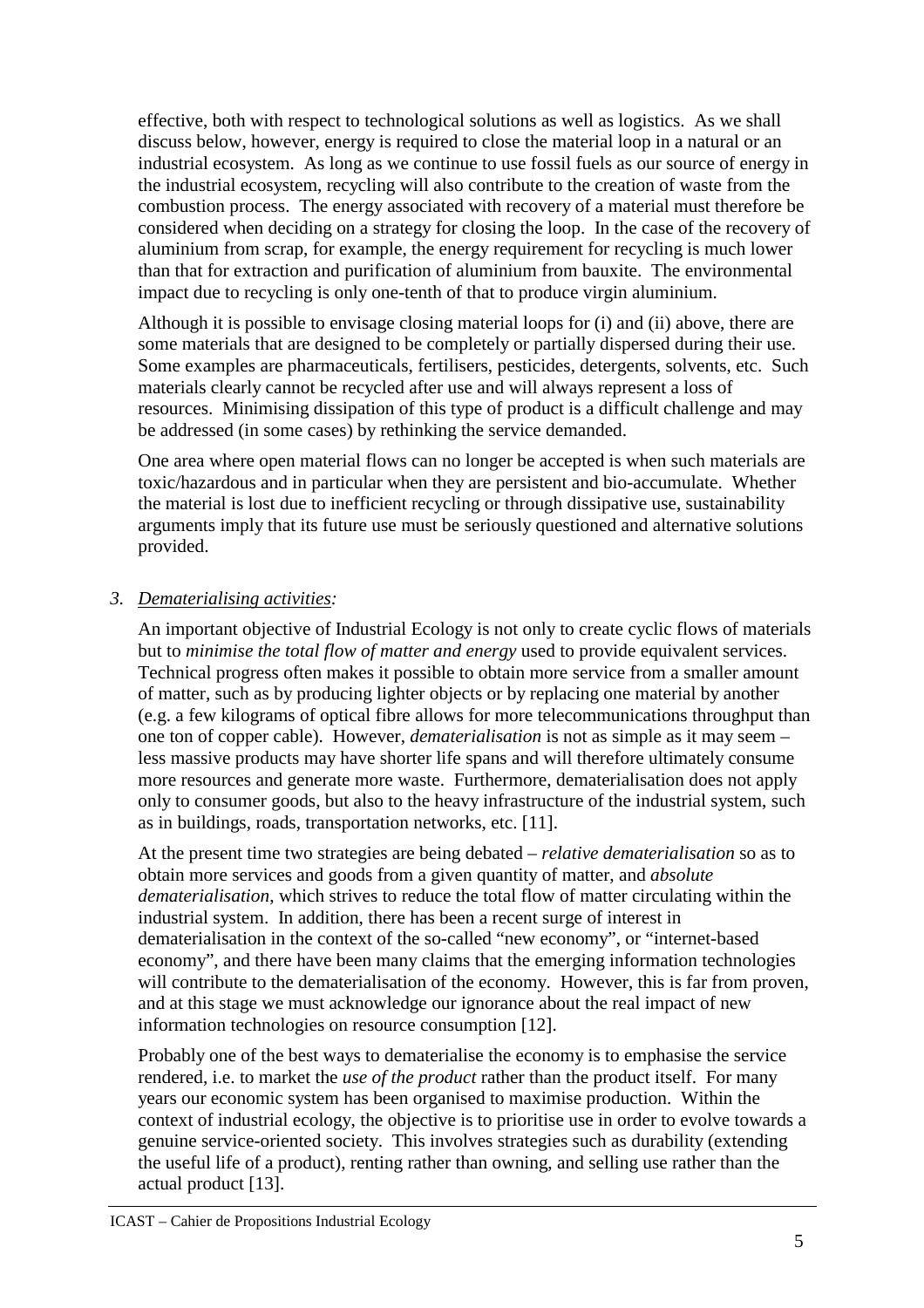#### *4. Reducing and eliminating the dependence on non-renewable sources of energy:*

Although we can strive to close material loops in our industrial ecosystem, this is not possible for energy. What is more, energy is required to carry out the recovery of materials in order to close the loop! Therefore, energy becomes an extremely important factor in the eco-restructuring of the industrial system. One positive approach is to increase energy efficiency through developments such as co-generation and energy cascading.

However, fossil fuels (coal, oil or natural gas) are a crucial factor in powering the engines of industrial economies. Combustion of fossil fuels is fundamentally dissipative and lies at the root of many environmental problems, including the enhanced greenhouse effect, smog, oil spills, acid rain, etc. An even more important contribution to eco-restructuring, therefore, must involve a change in the way that we obtain energy so as to make it more compatible with the goals of industrial ecology. In a first phase we can try to make fossil fuel consumption less harmful – for example by recovering carbon dioxide gas or by *decarbonising* the energy supply via a change from coal and oil to natural gas (and eventually perhaps hydrogen) [14]. However, it is clear that this is only a temporary solution and the move from fossil fuels to alternative renewable energies must be introduced quickly.

These four elements allow us to propose concrete steps to bring about a long-term evolution of the industrial system. It is of great importance today to address these questions, and in particular for developing countries. A great deal of manufacturing for the global market is increasingly occurring in developing countries and it is now a crucial time to influence their choice of industrial development path. For example, the analysis of resource flows at an early stage of development can lead to a resource-based development plan for a region or country that will create an industrial system that uses its resources more effectively. In addition, the increasing use of industrial estates as an economic development tool in many Asian countries provides an excellent opportunity to introduce the concept of eco-industrial parks (EIP) that can respond to the requirements of resource optimisation, material loop closing and energy efficiency.

## **Approach & Strategy**

Two important questions are  $-$  (i) how to introduce decision-makers to the ideas behind ecorestructuring, and (ii) how to help small and medium size industries in particular to take advantage of the possibilities provided by industrial ecology. This requires teams of technical experts who can also address the broader implications of industrial ecology. To some extent, drawing once again on the biological analogy, it requires a *community of experts who can work in an interdependent manner on the industrial ecosystem*. The need for experts to work in applied industrial ecology has resulted in ICAST creating this year a programme in applied industrial ecology, called *Industrial Ecology Praxis*.

Bringing about the evolution of the industrial system cannot occur within a vacuum and one can point to 5 areas where support is needed to advance the industrial ecology agenda – research, education, communication, the policy and legal framework, and the financial and business sector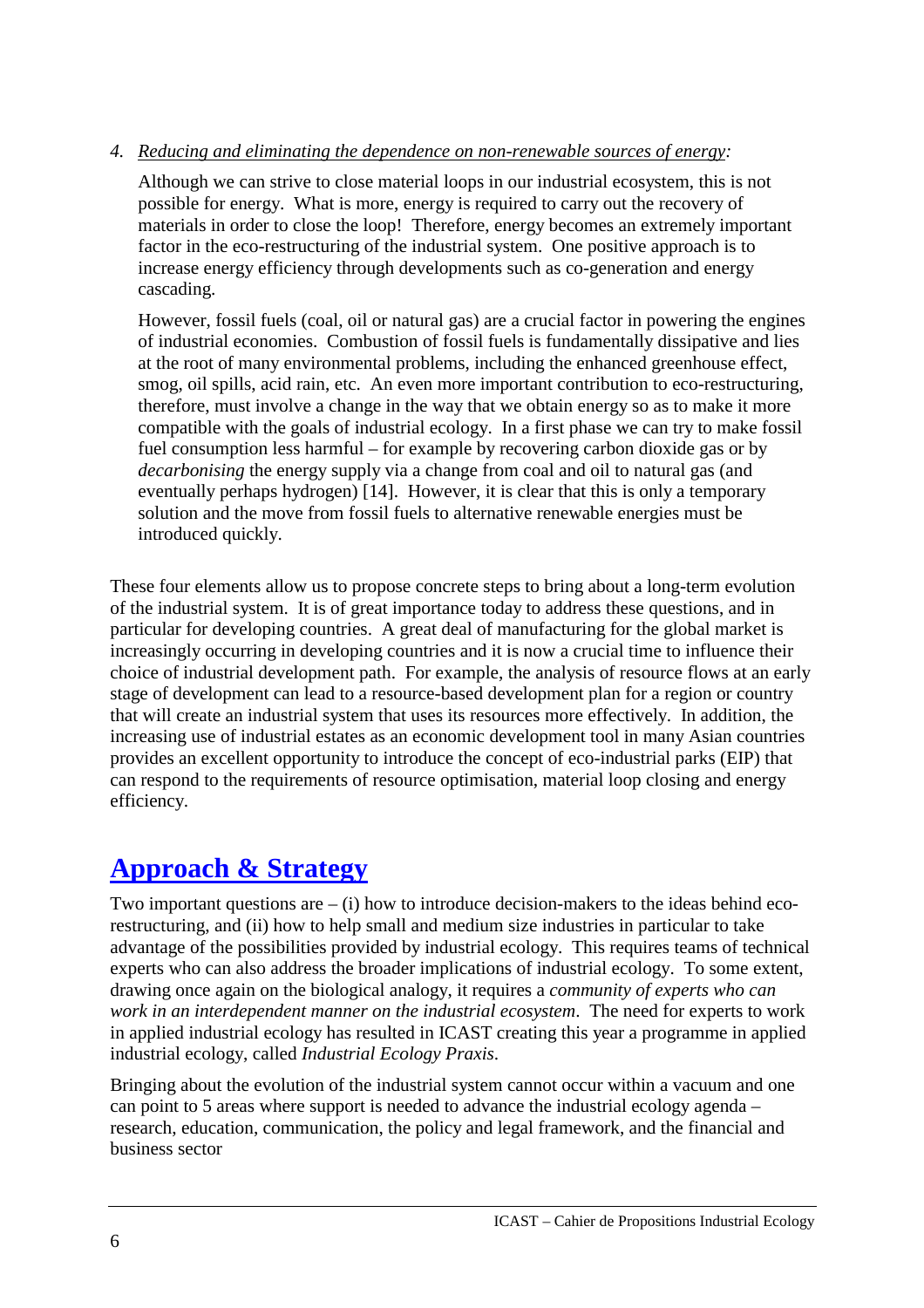We can highlight a number of research areas for study in industrial ecology that are likely to have significant impacts for eco-restructuring. However, it is important to point out here that industrial ecology remains a marginal subject for study at the university level at the present. It is important for the field that this situation change and that industrial ecology becomes a credible subject for study. One of the priority areas for research in industrial ecology is in the validity of the industrial ecology metaphor itself [15]. If we are going to be inspired by natural ecosystems for the reorganisation of the industrial ecosystem we need to be sure that we are basing our ideas on a realistic view of natural ecosystems and the Biosphere in general. In addition, we should not forget that we already have many years of experience of how our industrial ecosystem is interacting with natural ecosystems, in general in a negative sense, and ensure that we learn from these interactions as well.

Industrial ecology also requires us to be pro-active towards the industrial system  $-i.e.$  it is not merely a waste management approach. Optimising resource utilisation, closing loops and dematerialisation all require research on the material processing function within the industrial system – starting from the creation of new materials (*e.g.* through Green Chemistry) through the design of new products (*e.g.* Design for Environment) to better technologies for material recovery – in order to put in place a more effective industrial system. Research into how energy is going to be provided and used to power this industrial system is equally of tremendous importance and is often overlooked within the industrial ecology agenda. Finally, we should not try to "reinvent the wheel" and there is a need for research into how existing tools contribute to the goals of industrial ecology.

In order to convince the different sectors of society of the usefulness of the industrial ecology approach, and create a political and legal climate that will allow the process to advance, research is needed to identify existing cases where industrial ecology is being practised, and to understand how they function and the benefits they have brought. It is also true to say that the end-of-pipe strategy has left long-lasting effects on society, in particular with respect to policies and legislation, and research is needed to see how existing policies and regulations need to be modified and new policies and legislation put in place to allow an industrial ecology approach to be used effectively.

Of course, an evolution of the industrial system requires an "industrial ecology-literate" society that understands what industrial ecology is trying to achieve and can contribute to its progress. This requires two fundamental changes in the education system. Firstly, students at school need to be reintroduced to the natural world in which they live through an understanding of scientific ecology concepts. Secondly, students at the university level need to be made aware that a reductionist approach to science and engineering is not going to be very helpful when it comes to an industrial ecosystem approach. There is a need for people working in industry who are at home with a systems approach and in dealing with complex systems. We can go back to the Frosch and Gallopoulos article for a succinct description of the problem:

However, we should add other areas – for example economics, business administration and political science – to this list since the understanding that there is a material basis for all human activities (and not just a monetary basis) needs to be instilled in our current society.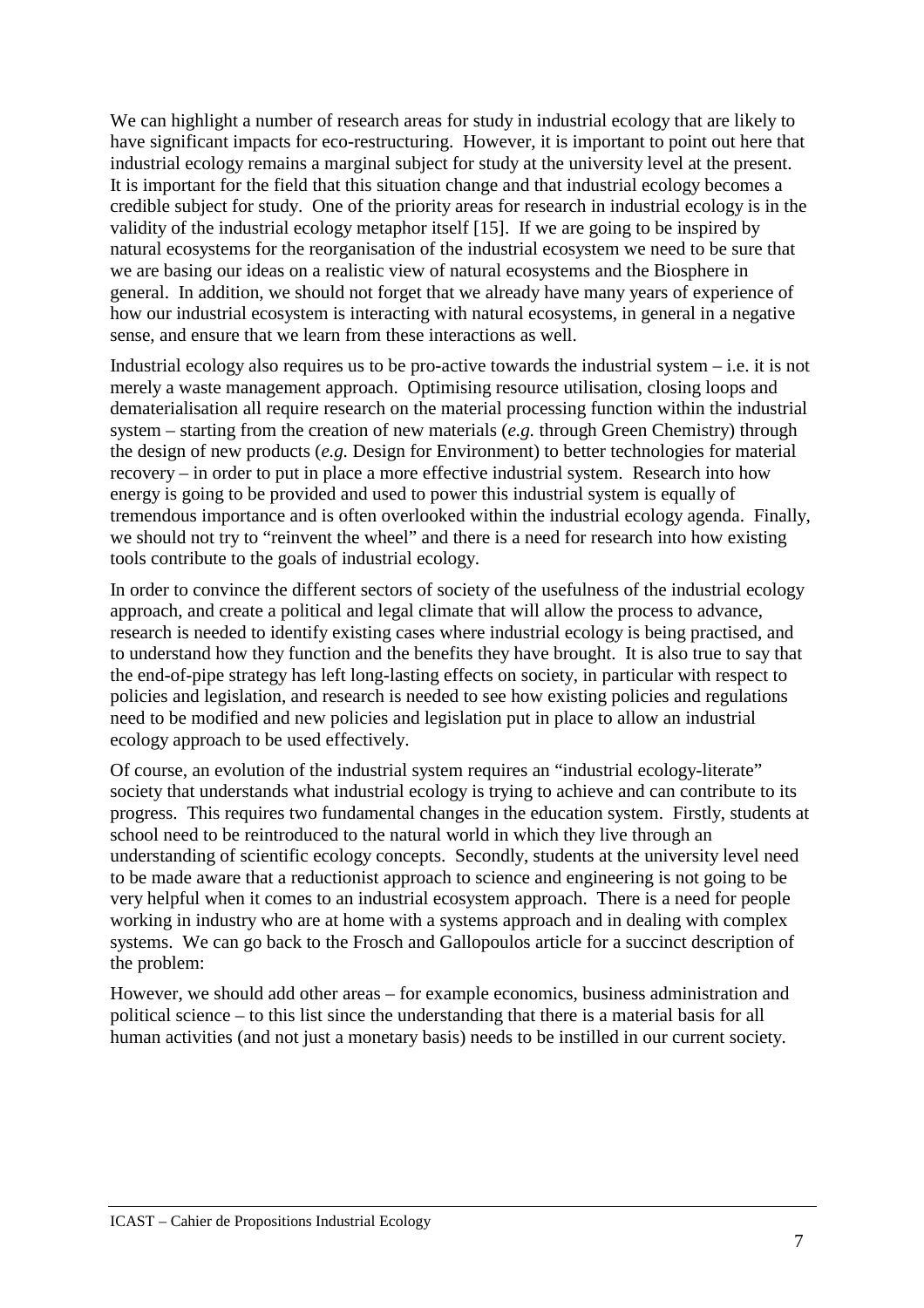*"The concepts of industrial ecology and system optimization must be taught more widely. Current engineering and technological education either omit these concepts entirely or teach them in such a limited way that they have little impact on the approaches taken to the environmental problems associated with manufacturing."* 

Furthermore, it is through communication that we can contribute to informing society at large about the ideas behind industrial ecology and eco-restructuring. The acceptance by all sectors of society is critical if these ideas are to contribute to a sustainable form of development. For the past 6 years the Industrial Ecology *chantier* has been successfully communicating the ideas of industrial ecology throughout the world. Through workshops and conferences - such as Kalundborg (Denmark) in June 1996, Ahmedabad (India) in February 1999, Troyes (France) in September 1999, Algiers (Algeria) in November 2000, and the most recent in Manila (Philippines) in April 2001 – the concept of industrial ecology has gradually spread within different sectors of the society (industry, business, government, academia, and NGO's). Quite an extensive network has now been created and for example, following the Manila workshop, an IE-Asia Network has been officially created in the Asian region through which people can exchange their experiences.

There is a specific need for information targeted at policy makers and local authorities on industrial metabolism and resource flows in order to help them to contribute to sustainable development through local Agenda 21 projects. Many industrialists, particularly in developing countries, realise that industrial ecology can be very important for the future of their enterprise, by helping them to use resources more effectively (which can also have the effect of making their business more profitable). They need information beyond that available during a general presentation of industrial ecology. There is therefore a great need for technical training workshops to provide them with the necessary tools to address the 4 elements of eco-restructuring described previously.

As we have already mentioned, policies relating to environment and development must evolve in parallel with the evolution of the industrial system. Industrial ecology, and the concepts behind it, can provide a useful basis for rethinking how we address environment and development in policy making and in creating the corresponding legal framework. Finally financing of industrial investment is based frequently today on very short periods of time for return on investment. This may be a major hurdle for industrial ecology, since it is a concept that is based mainly on long-term development rather than short-term profit.

In conclusion, industrial ecology gives us a valuable methodology to initiate change through eco-restructuring of the industrial system. However, we should not believe that industrial ecology can bring us to a sustainable form of development by itself. If *authentic development* can be thought of in terms of six factors – economic, environmental, social, political, cultural, and ethical [16] – then industrial ecology clearly sets out to address directly only the first two dimensions. This is a strength because in this way it does not "try to do everything", which would lay it open to the type of criticism that is often levelled at sustainable development itself. Nevertheless, this means that efforts to restructure the industrial system through an industrial ecology approach must be considered in the context of an overall sustainable development approach in which the critical importance of the social, political, cultural and ethical dimensions is fully recognised.

## *Proposals for an Industrial Ecology Agenda.*

## ! **Implementation Mechanisms -**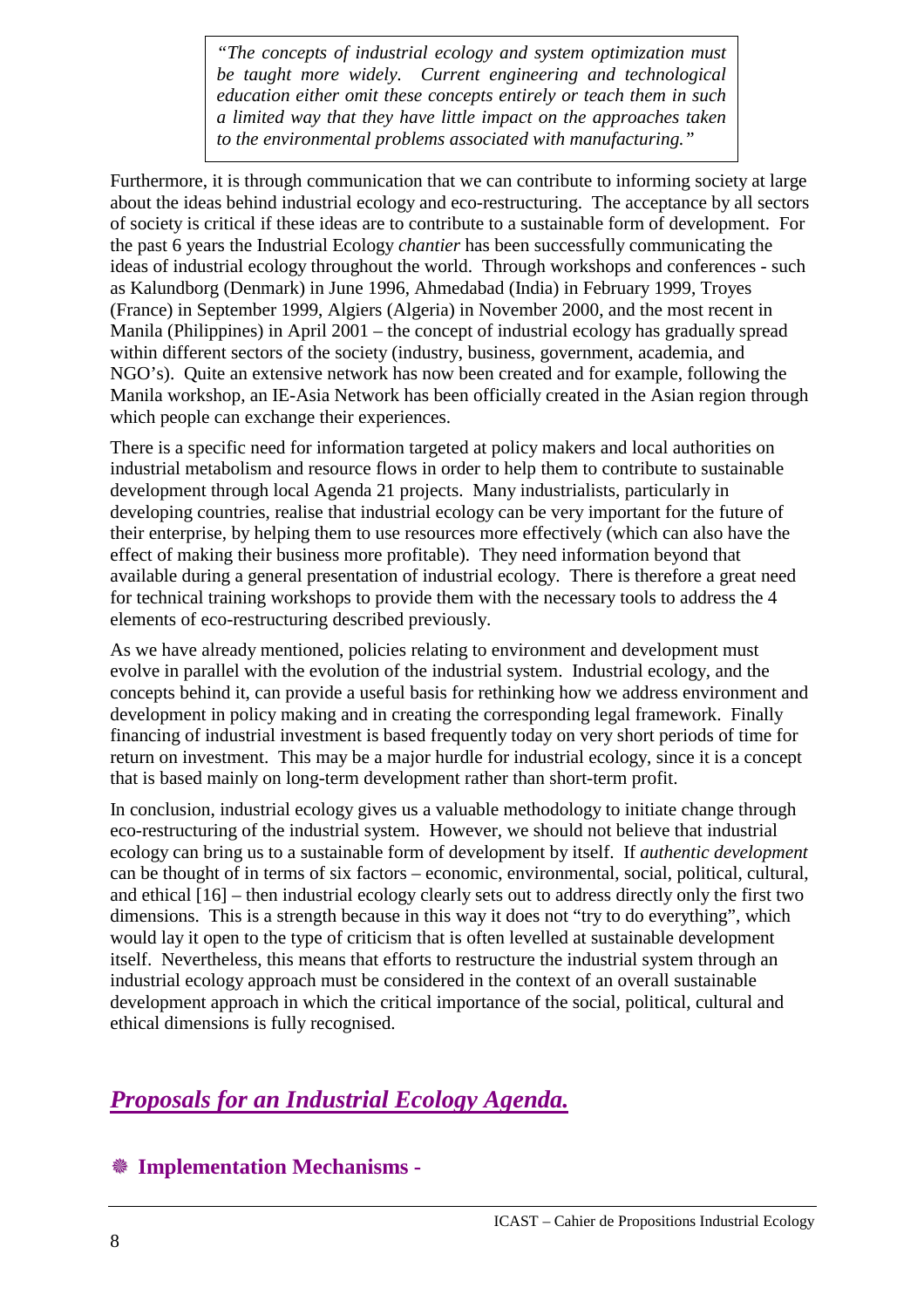- $\Rightarrow$  The implementation of an Industrial Ecology approach requires our industrial activities to be modified significantly – or *eco-restructured*. The strategy contains 4 principal elements:
	- 1. Optimising resource use.

*Whether we consider limits to growth as being on the input- or output- side the industrial ecosystem must optimise its use of resources if it is going to increase its capacity to support human development on a global basis.* 

2. Closing material loops and minimising emissions (in particular of toxic materials).

*Losses of materials due to human consumption patterns are often greater today than those occurring during the actual manufacturing steps. New products must be designed to minimise material dispersion, both during their manufacture and in terms of the service provided, and in particular where materials are potentially harmful. Recovery of materials at the end of a product's useful life must allow them to be re-utilised in high-value applications.* 

3. Dematerialising activities.

*Minimising the total amount of resources required to achieve equivalent services is an important objective within Industrial Ecology. We have to distinguish here between relative dematerialisation – obtaining more services from a given quantity of matter – and absolute dematerialisation – reducing the resource requirements for the industrial system as a whole.* 

4. Reducing and eliminating dependence on non-renewable sources of energy.

*Currently industrial development is based almost exclusively on non-renewable fossil fuels (coal, oil and natural gas). These materials provide us with the energy that we need but their use is totally dissipative. The products of combustion give rise to all-to-familiar problems such as acid rain or the enhanced greenhouse effect. Therefore, we must move quickly to reduce and eliminate our requirement for fossil fuels by improving energy efficiency and adopting alternative renewable energies.* 

 $\Rightarrow$  Industrial ecology concepts and principles must be incorporated into development planning, particularly in the context of developing countries where resources may be scarce.

*One of the aims of a resource-based development plan for a developing country is to ensure that the total flow of resources (and in particular scarce or hazardous materials) is optimised. Optimisation might be achieved through the selection of industries or by encouraging the closing of material loops.* 

 $\Rightarrow$  In order to begin implementing Industrial Ecology it is necessary to integrate the usually narrow expertise of technical specialists into teams of experts who can address the broader systemic perspective of Industrial Ecology.

*Different species within an ecosystem carry out different functions that together allow the system to increase its capacity to support life. In the same way, the industrial ecosystem requires different actors who can contribute their particular expertise to implementing Industrial Ecology within the industrial sphere of human activities. The recent creation of a network of such experts (IE-Praxis) is a first step in this direction.* 

### **& Research -**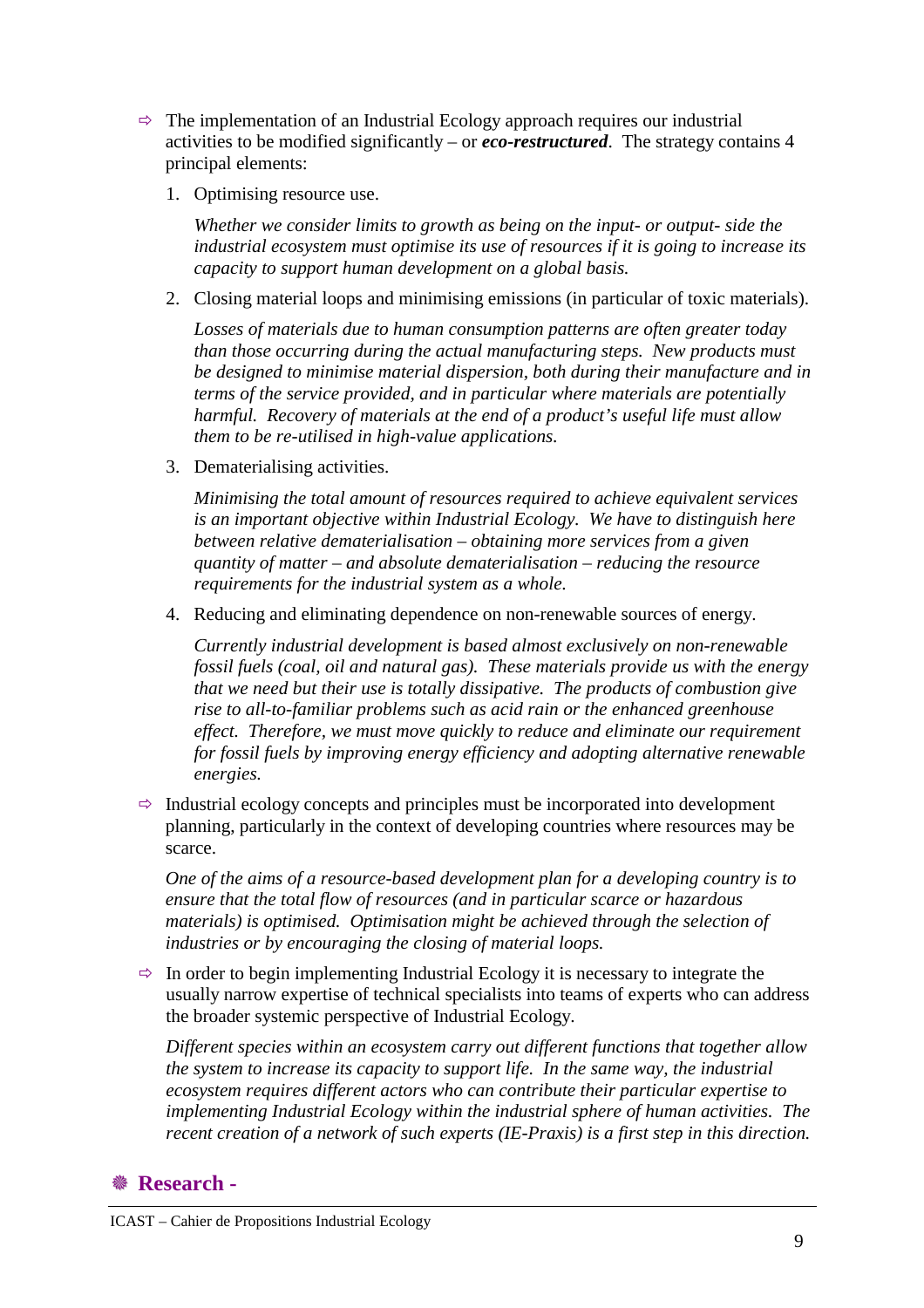$\Rightarrow$  The establishment of Industrial Ecology as a credible subject for study within the academic framework is of great importance for the future of the field.

*For Industrial Ecology to develop as an accepted field of study, there is a need for research in Industrial Ecology to be recognised through the granting of Ph.D.s, the availability of tenured university positions, and an access to research funding.* 

 $\Rightarrow$  A priority area for research in Industrial Ecology is to investigate in more depth the validity of the Industrial Ecology metaphor.

*What can scientific ecology tell us about the design and management of the industrial system and its interaction with the Biosphere?*

 $\Rightarrow$  Basic research on the implementation of an Industrial Ecology approach is required from a technology perspective.

*Industrial Ecology is anything but waste management! The approach needs research into the material processing function of the industrial ecosystem – starting from the creation of materials (e.g. Green Chemistry) through the design of products (e.g. Design for Environment) and their manufacture to the technology for material recovery and closing of material loops.* 

 $\Rightarrow$  Basic studies of how current policies and regulations may be hindering the development of Industrial Ecology need to be carried out.

*The end-of-pipe approach has left a legacy of end-of-pipe thinking. Policies and regulations have therefore been created to optimise environmental protection based on this line of attack. Industrial Ecology demands a radical rethinking of regulations and policies that may be counter-productive within this new perspective.* 

 $\Rightarrow$  There is an urgent need for research to be carried out in order to identify cases where Industrial Ecology is already being practised, and to monitor and assess the results.

*If the utility of Industrial Ecology is to be demonstrated, then it is necessary to provide other examples than Kalundborg, with its industrial symbiosis.* 

 $\Rightarrow$  The link between Industrial Ecology and existing tools – such as cleaner production, eco-efficiency, environmental management systems – that are used by business as part of their sustainable development strategy, needs to be explored.

*Industrial Ecology is a logical evolution of the current business trend rather than a "New Industrial Revolution" and it is important to investigate how to use existing tools at the level of a system.* 

## ! **Education -**

 $\Rightarrow$  A basic introduction to the concept of Industrial Ecology should be included at a university level for all students of economics, business administration and political science.

*If we are to overcome the widely-held belief, particular in the business sector, that "matter does not really matter" then the idea that there is a material basis for all human activities needs to be generally understood and appreciated.* 

 $\Rightarrow$  Industrial Ecology must be introduced as a required subject for all science and engineering students at the university level.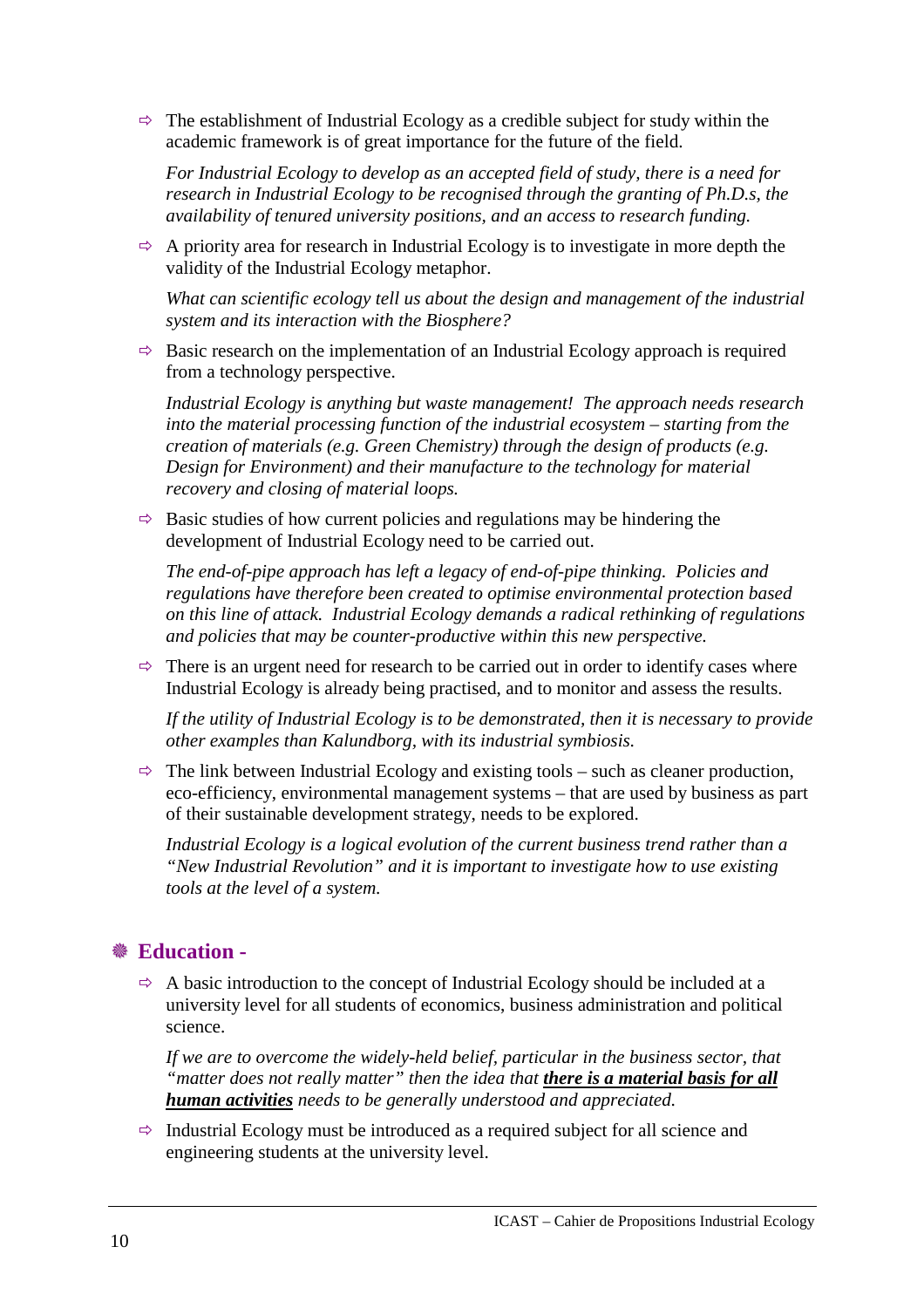*The ideas encompassed in Industrial Ecology are essential if science and engineering students are going to contribute to their future professions in industry with anything other than an "end-of-pipe" mentality.* 

 $\Rightarrow$  There should be an initiation to scientific ecology as a core subject within the secondary level of the school system.

*It is as important to understand how the world we live in functions as to know a language or mathematics!* 

 $\Rightarrow$  Industrial Ecology needs to be promoted as well through Further Education courses.

*In order to reach those who are already in their active professional lives, an introduction to the ideas of Industrial Ecology is important. IE cannot merely be for the "next generation".* 

### ! **Communication -**

 $\Rightarrow$  Industrial Ecology needs to be promoted as an extremely important approach towards making sustainable development operational.

*The awareness raising (capacity-building) efforts of the IE Chantier during the past 6 years need to be continued on a regular basis with targeted sectors of society in all regions of the world. Partners need to be identified to work with the FPH on such future activities.* 

 $\Rightarrow$  Information for policy-makers and administrators on the importance of the industrial metabolism of their area (country, region, town etc.) should be provided through publications that are specifically targeted to this group.

*If one wants to be serious about sustainable development and Agenda 21, the systematic preparation of local and regional resource flows cannot be avoided. These can only be drawn up with the active support of the relevant authorities.* 

 $\Rightarrow$  Training workshops must be created and actively supported to help the economic sector to put the Industrial Ecology approach into practice.

*Frequently, industrialists intuitively see the value of an Industrial Ecology approach to their business. This is particularly true for small enterprises in both developing and industrialised countries. However, they need the tools to make it occur.* 

### ! **Policy Framework -**

 $\Rightarrow$  Individual countries need to re-evaluate their current environmental and industrial policies and laws so as to take into account an Industrial Ecology approach to development.

*Environmental policies derived from the command-and-control concept and an endof-pipe approach to environmental management may introduce constraints on how materials can flow through the industrial ecosystem and prevent the closing of loops. On the other hand, new policies and laws are required that can promote an Industrial Ecology or systems-based approach while guaranteeing to society that it is not exposed to a greater environmental and health risk.*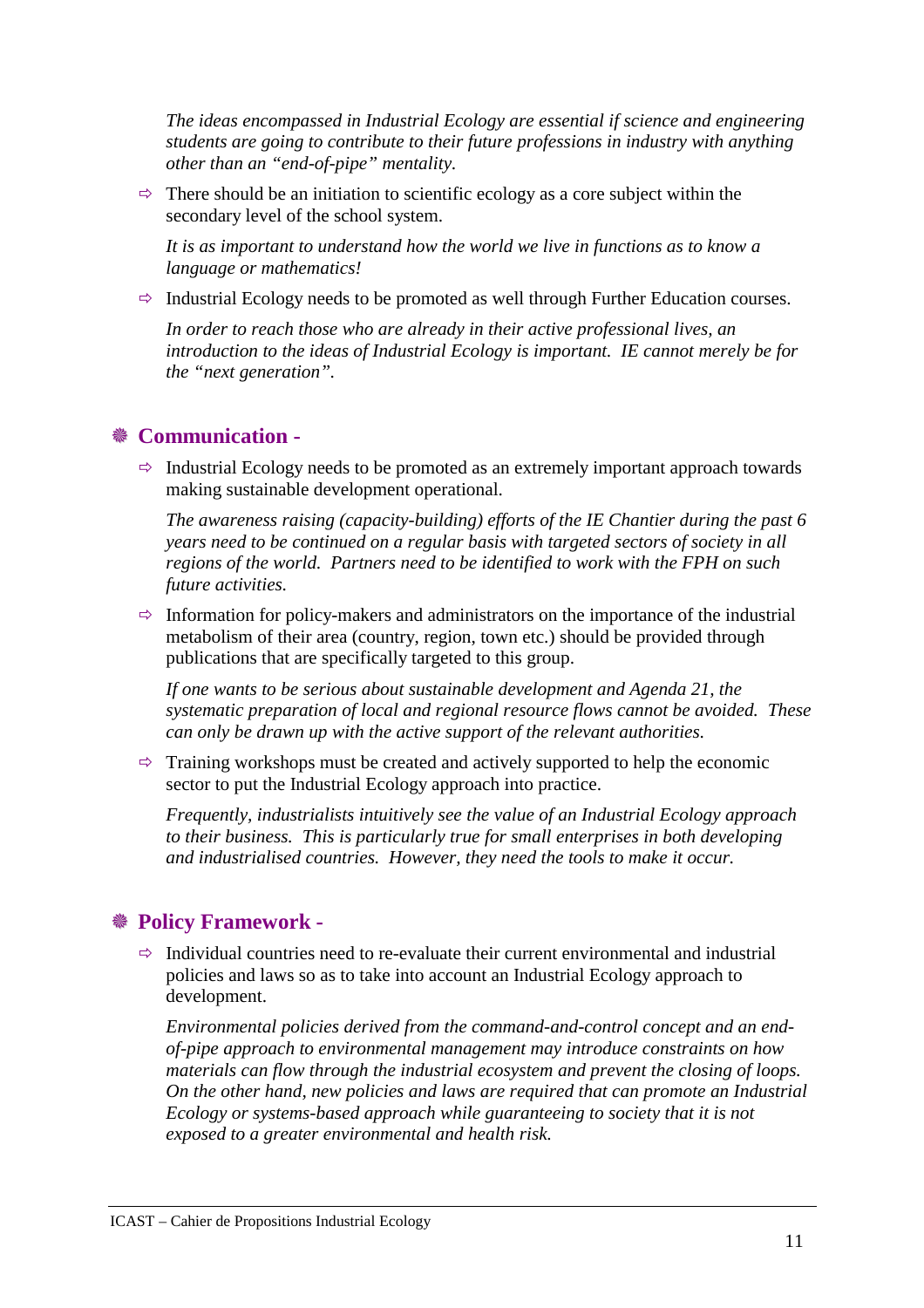$\Rightarrow$  Industrial development at a local, regional or national level must incorporate a systemic approach, such as Industrial Ecology, if it is to be effective.

*Economic development policy needs to be based on an accurate knowledge of the resource flows within an area so that spatial planning, choice of industries and residential and commercial activities are organised so as to use the available resources in the most efficient manner possible.* 

 $\Rightarrow$  Government responsibility for the environment needs to be re-evaluated as a function of the new needs provided by a systemic Industrial Ecology approach.

*Services that deal with "protection of the environment" have grown up within a 1970's vision of the industrial sector and the Biosphere as being separate entities. Frequently, laws and responsibilities are compartmentalised to address pollution of the air, water and soil. A systemic approach requires industry to be considered as part of the global ecosystem and environmental protection to be viewed in terms of resource optimisation and ecosystem support.* 

### ! **Financing -**

 $\Rightarrow$  Financing of industrial activities must be evaluated within a longer-term perspective if an Industrial Ecology approach is to be fostered.

The current requirement for industrial activities to be highly profitable over the shortest of time-scales, i.e. "increased shareholder value", is anathema to an Industrial Ecology approach that requires a longer-term vision. Balancing the desire for quick returns with long-term sustainability is a major challenge that the business and finance sectors must address.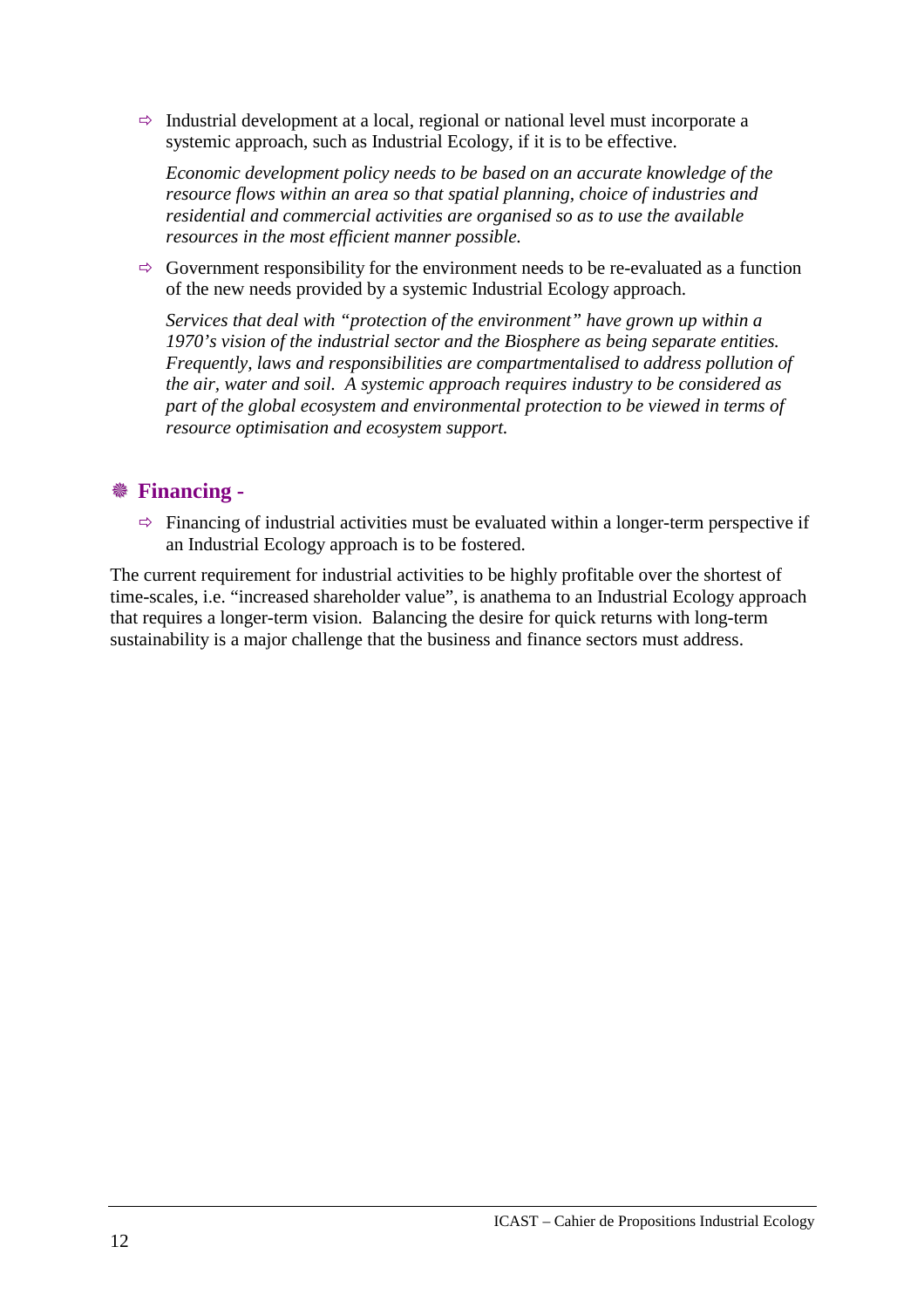### **References**

- [1] Robert A. Frosch and Nicholas E. Gallopoulos, *Strategies for Manufacturing*, Scientific American, Vol. 261, No. 3, September 1989, pp. 94-102.
- [2] Robert A. Frosch and Nicholas E. Gallopoulos, *Towards an Industrial Ecology*. In: A.D. Bradshaw et al. (eds.): The Treatment and Handling of Wastes, Chapman & Hall, London, 1992, pp. 269-292.
- [3] For details on the historical background of industrial ecology, see:

Suren Erkman, *Industrial Ecology: A Historical View*, Journal of Cleaner Production, Vol. 5, N° 1-2, 1997, pp. 1-10.

[4] On industrial metabolism, see:

Robert U. Ayres and Udo E. Simonis (eds.), *Industrial Metabolism: Restructuring for Sustainable Development*, Tokyo, New York, United Nations University Press, 1994.

Peter Baccini and Paul Brunner, *Metabolism of the Anthroposphere*, Springer Verlag, Berlin, 1991.

Albert Adriaanse et alia, *Resource Flows: The Material Basis of Industrial Economies*, Washington, DC, World Resources Institute, 1997.

Emily Matthews et alia, *The Weight of Nations. Material Outflows from Industrial Economies*, Washington, DC, World Resources Institute, 2000.

Main web resource on industrial metabolism: http://www.conaccount.net

[5] On the concept of industrial ecology, see:

Braden R. Allenby and William E. Cooper, *Understanding Industrial Ecology from a Biological Systems Perspective*, Total Quality Environmental Management, Vol. 3, No. 3, Spring 1994, pp. 343-354.

Thomas E. Graedel, *On the Concept of Industrial Ecology*, Palo Alto, CA, Annual Review of Energy and the Environment, Vol. 21, 1996, pp. 69-98.

Braden R. Allenby, *Earth Systems Engineering: The Role of Industrial Ecology in an Engineered World*, Journal of Industrial Ecology, Vol. 2, N° 3, 1998, pp. 73-93.

Robert U. Ayres and Leslie W. Ayres, *Industrial Ecology: Towards Closing the Materials Cycle*, Cheltenham, UK, Edward Elgar, 1996.

Proceedings of the *Helsinki Symposium on Industrial Ecology and Material Flows* (August 2000) – available on the web: <http://www.jyu.fi/helsie>

[6] On industrial ecology as a tool for regional planning, see:

William Stigliani and Stefan Anderberg, *Industrial Metabolism at the Regional Level: The Rhine Basin*, In: Industrial Metabolism: Restructuring for Sustainable Development, edited by R. U. Ayres and U. E. Simonis. Tokyo, United Nations University Press, 1994.

Peter Baccini und Hans-Peter Bader, *Regionaler Stoffhaushalt*, Heidelberg/Berlin, 1996

Annica Lindqvist-Östblom, *Flow-oriented studies for environmental management by local authorities – experiences from a regional substance flow analysis*, Thesis N° 825, May 2000. [Linköping University, Environmental Technique & Management, Department of Physics and Measurement Technology, Sweden]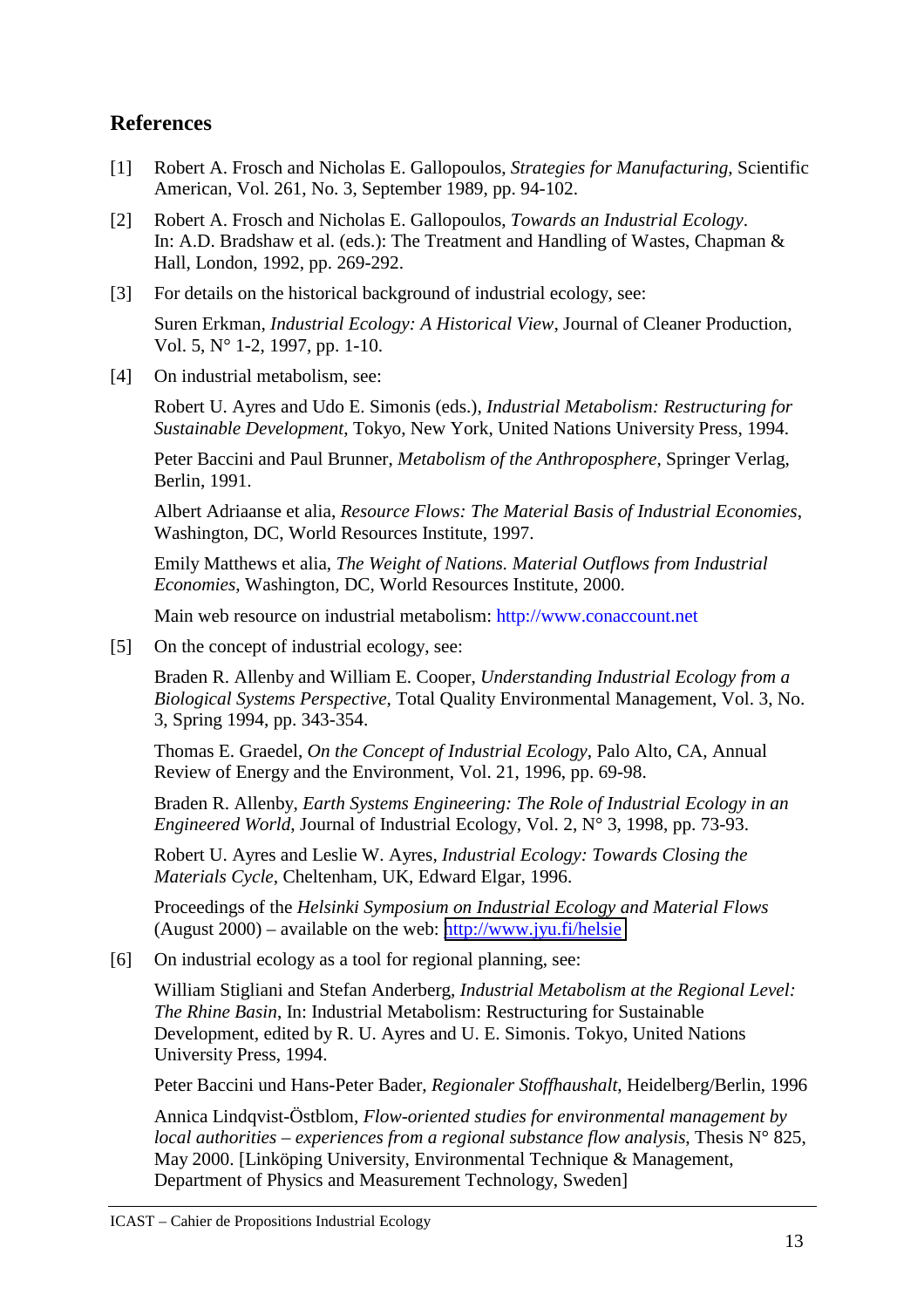Fredrik Burström, *Environment and Municipalities - Towards a Theory on Municipal Environmental Management*, Royal Institute of Technology, Division of Industrial Ecology, Stockholm, September 2000.

- [7] Suren Erkman and Ramesh Ramaswamy, *Industrial Ecology as a Tool for Development Planning: Case Studies in India*, New Delhi, Sterling Publishers, 2001 (forthcoming).
- [8] Hardin Tibbs, *Industrial Ecology: A New Environmental Agenda for Industry*, Arthur D. Little Inc., 1991.

Thomas E. Graedel & Braden R. Allenby, *Industrial Ecology*, Prentice Hall, Englewood Cliffs, 1995.

Journal of Industrial Ecology (MIT Press): <http://mitpress.mit.edu/JIE>

International Society for Industrial Ecology: http://www.yale.edu/is4ie

[9] On eco-industrial parks and eco-industrial networks, see:

Raymond P. Côté & al., *Designing and Operating Industrial Parks as Ecosystems*, Report of the project "The Industrial Park as an Ecosystem", Dalhousie University, School for Resource and Environmental Studies, August 1994.

See the web sites: http://www.mgmt.dal.ca/sres/research/Ecogroup.htm http://www.dal.ca/eco-burnside

Ernest A. Lowe, Stephen A. Moran, and Douglas B. Holmes, *Fieldbook for the Development of Eco-Industrial Parks*, Report prepared for the Office of Policy, Planning and Evaluation, U.S. Environmental Protection Agency, Washington, D.C., 1996. [Prepared by Indigo Development: http://www.indigodev.com]

Ed Cohen-Rosenthal & al., *Designing Eco-industrial Parks. The North American Experience,* In: *Proceedings of the 1st European Conference on Industrial Ecology*, Barcelona (Spain), February 1997, pp. 35-48.

Web site of the "*Eco-Industrial Development Program*", Cornell Centre for the Environment: http://www.cfe.cornell.edu/wei

President's Council on Sustainable Development (PCSD): *Eco-Industrial Park Workshop* (October, 1996, Cape Charles, Virginia), February 1997. Proceedings: [http://www.whitehouse.gov/PCSD/Publications/Eco\\_Workshop.html](http://www.whitehouse.gov/PCSD/Publications/Eco_Workshop.html)

Erich J. Schwartz, *Industrial Recycling-Network. A Model to Integrate Ecological Aspects in a Production Economy*, Monograph, Institute of Innovation Management, Karl-Franzens-University, Graz, Austria, April 1995, 24 pages.

- [10] Nelson L. Nemerow, *Zero Pollution for Industry. Waste Minimization Through Industrial Complexes*, New York, John Wiley & Sons, 1995.
- [11] On dematerialisation, see:

Robert Herman, Siamak A. Ardekani, and Jesse H. Ausubel, *Dematerialization*, In: Jesse H. Ausubel and Hedy E. Sladovich (eds.):Technology and Environment, Washington, D.C., National Academy Press, 1989, pp. 50-69.

Oliviero Bernardini and Riccardo Galli, *Dematerialization: Long-Term Trends in the Intensity of use of Materials and Energy*, Futures, May 1993, pp. 431-448.

Cutler J. Cleveland and Matthias Ruth, *Indicators of Dematerialization and the Materials Intensity of Use*, Journal of Industrial Ecology, Vol. 2, N° 3, 1998, pp. 15-50.